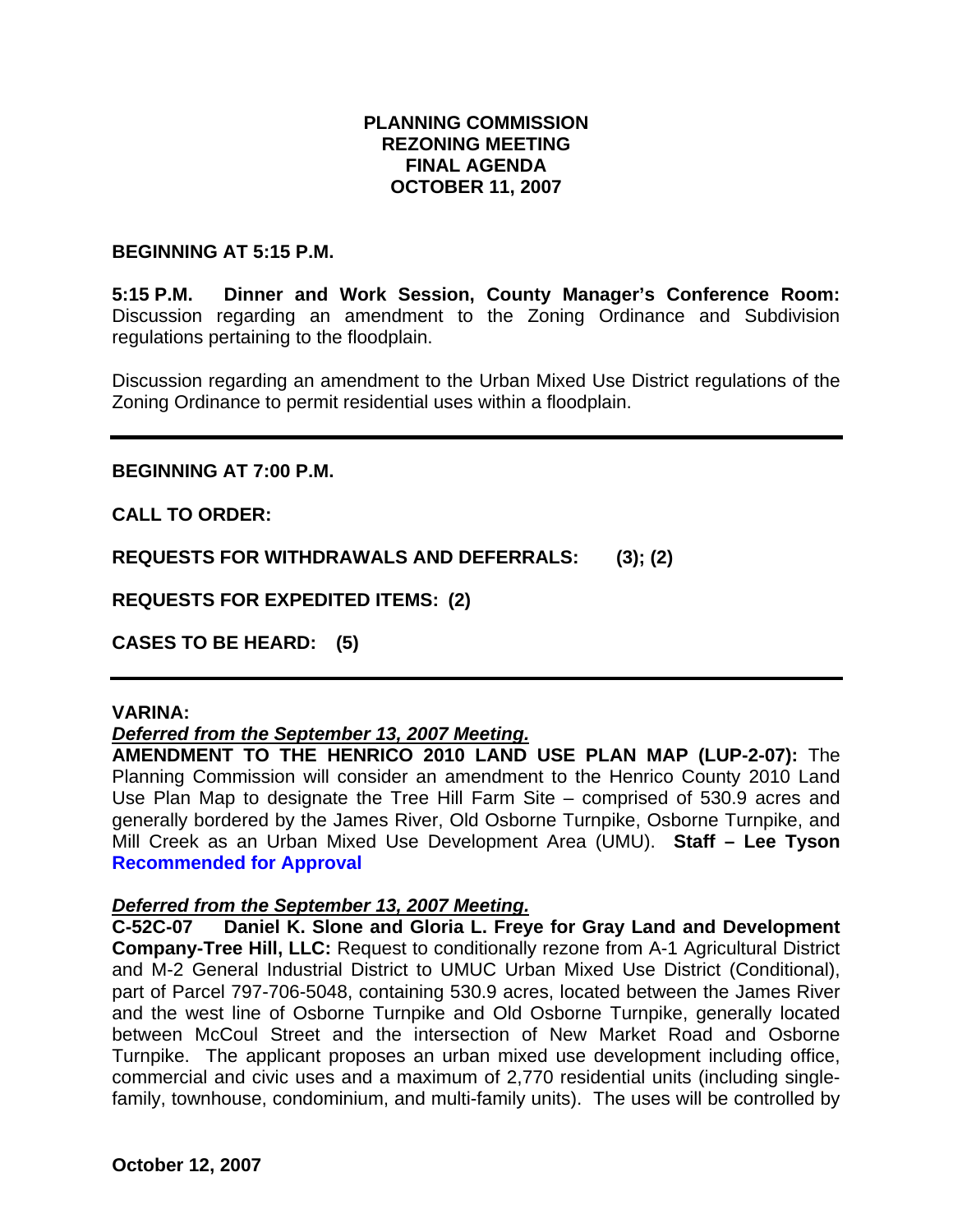zoning ordinance regulations and proffered conditions. The Land Use Plan recommends Suburban Residential 1, 1.0 to 2.4 units net density per acre, and Environmental Protection Area. **Staff – Lee Tyson Recommended for Approval**

## *Deferred from the September 13, 2007 Meeting.*

**P-17-07 Daniel K. Slone and Gloria L. Freye for Gray Land and Development Company-Tree Hill, LLC:** Request for a Provisional Use Permit under Sections 24- 32.1(a), 24-32.1(b), 24-32.1(e), 24-32.1(g), 24-32.1(k), 24-32.1(l), 24-32.1(m), 24- 32.1(p), 24-32.1(t), 24.32.1(u), 24-32.1(v), 24-32.1(w), 24-34.1(c), and 24-122.1 of Chapter 24 of the County Code, related to a Master Plan for The Town of Tree Hill Urban Mixed Use development and to permit certain uses and exceptions to permitted height, density, and design for uses within the proposed UMU, on part of Parcel 797- 706-5048, containing 530.9 acres, located between the James River and the west line of Osborne Turnpike and Old Osborne Turnpike, generally located between McCoul Street and the intersection of New Market Road and Osborne Turnpike. The existing zoning is A-1 Agricultural District and M-2 General Industrial District. The property is also subject to rezoning request C-52C-07. The Land Use Plan recommends Suburban Residential 1, 1.0 to 2.4 units net density per acre, and Environmental Protection Area. **Staff – Lee Tyson Recommended for Approval**

**C-54-07 John E. and Elizabeth T. Neagle:** Request to rezone from A-1 Agricultural District to R-3 One-Family Residence District, Parcel 819-729-9442, containing 0.68 acre, located on the east line of Forest Avenue approximately 975 feet north of Polaria Street. The applicant proposes an addition to an existing single family residence. The R-3 District allows a minimum lot size of 11,000 square feet and a maximum gross density of 3.96 units per acre. The use will be controlled by zoning ordinance regulations. The Land Use Plan recommends Suburban Residential 1, 1.0 to 2.4 units net density per acre. The site is in the Airport Safety Overlay District. **Staff – Nathalie Croft (Expedited agenda requested) Recommended for Approval**

## **FAIRFIELD:**

# *Deferred from the August 9, 2007 Meeting.*

**C-28C-07 Mike Morgan Engineering LLC for Tetra Investment Group 14 LLC:** Request to conditionally rezone from R-6 General Residence District and B-3C Business District (Conditional) to O-1C Office District (Conditional), Parcel 784-746- 3173, containing 1.182 acres, located on the north line of Brook Run Drive (private) at Cliffbrook Lane, approximately 830 feet west of Brook Road (U.S. Route 1). The applicant proposes an office building. The use will be controlled by zoning ordinance regulations and proffered conditions. The Land Use Plan recommends Commercial Concentration. **Staff – Livingston Lewis (Withdrawn by applicant) Withdrawn by Applicant** 

# *Deferred from the August 9, 2007 Meeting.*

**C-39C-07 James Theobald for Herbert S. King:** Request to conditionally rezone from R-2A and R-4 One-Family Residence Districts and O-2C Office District (Conditional) to R-6C General Residence District (Conditional), part of Parcel 808-733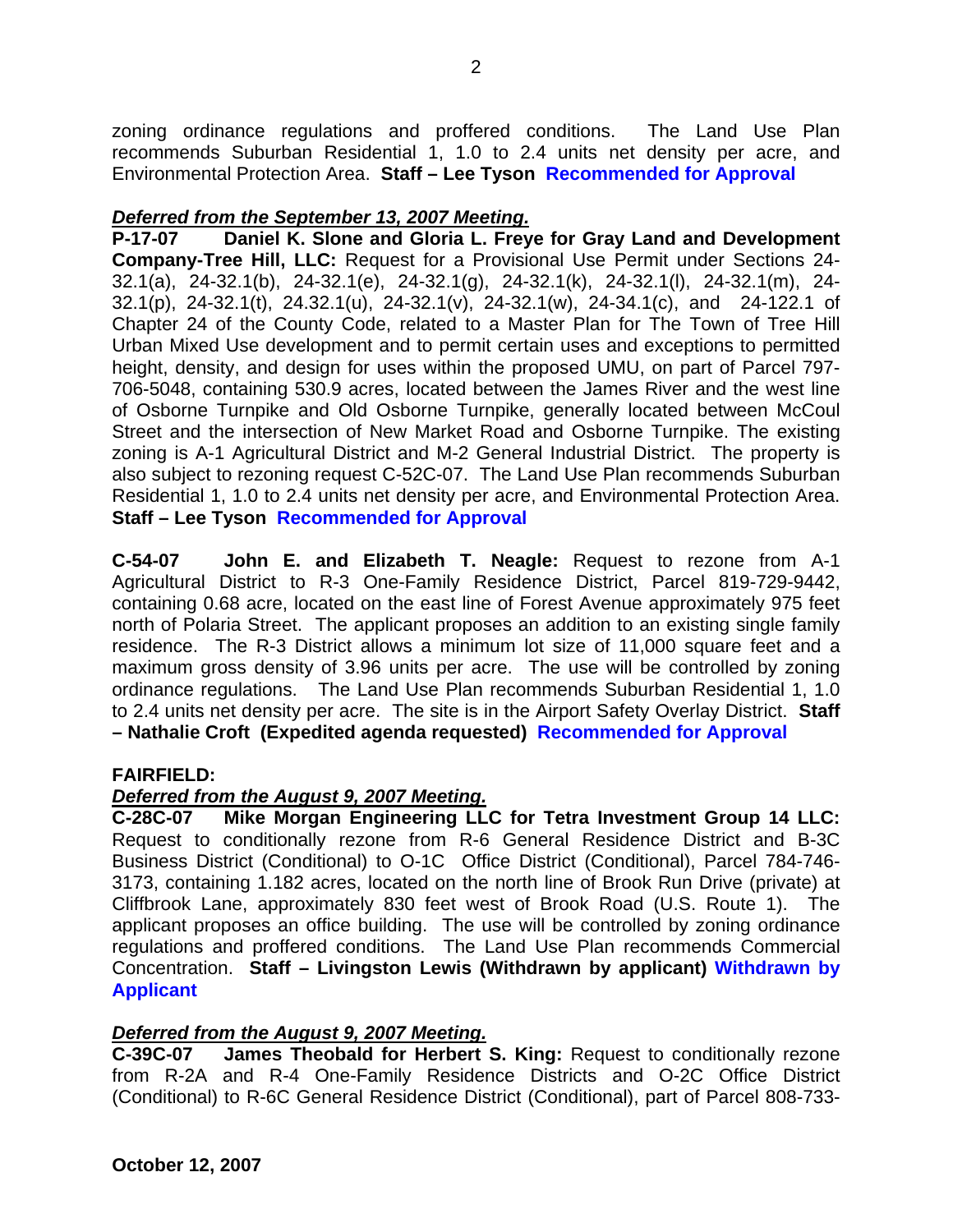2903, containing approximately 18.23 acres, located on the south line of Harvie Road approximately 1,150 feet east of Laburnum Avenue. The applicant proposes an agerestricted multi-family residential community with a maximum of two hundred eighteen (218) units. The R-6 District allows a maximum gross density of 19.81 units per acre. The uses will be controlled by zoning ordinance regulations and proffered conditions. The Land Use Plan recommends Suburban Residential 1, 1.0 to 2.4 units net density per acre, and Office. The site is in the Airport Safety Overlay District. **Staff – Ben Sehl (Withdrawn by applicant) Withdrawn by Applicant** 

## *Deferred from the September 13, 2007 Meeting.*

**C-29C-07 Caroline L. Nadal for Creighton & Laburnum LLC:** Request to conditionally rezone from A-1 Agricultural District, B-2C Business District (Conditional) and M-1C Light Industrial District (Conditional) to B-2C Business District (Conditional) and M-1C Light Industrial District (Conditional), Parcels 807-730-9116, 808-730-6309, -4825, -3946, -3162, -2377 and -6227, containing approximately 27.04 acres (B-2C 7.37 ac; M-1C 19.67 ac), located at the northwest intersection of N. Laburnum Avenue and Creighton Road. The applicant proposes retail and office/service uses. The uses will be controlled by zoning ordinance regulations and proffered conditions. The Land Use Plan recommends Office/Service, Suburban Residential 1, 1.0 to 2.4 units net density per acre, and Environmental Protection Area. The site is in the Airport Safety Overlay District. **Staff – Lee Tyson (Deferral requested to the November 8, 2007 Meeting). Deferred to the November 8, 2007 Meeting**

**C-56C-07 John S. Smart for Ginter Park Congregation of Jehovah's Witnesses of Richmond, VA:** Request to conditionally rezone from A-1 Agricultural District to B-1C Business District (Conditional), Parcel 800-729-2497, containing 3.486 acres, located at the northeast corner of Mechanicsville Turnpike (U. S. Route 360) and St. Claire Lane. The applicant proposes to construct a place of worship. The use will be controlled by zoning ordinance regulations and proffered conditions. The Land Use Plan recommends Commercial Concentration. The site is in the Enterprise Zone. **Staff – Ben Sehl Recommended for Approval**

#### **THREE CHOPT:**

#### *Deferred from the September 13, 2007 Meeting.*

**C-46C-07 James Theobald for Atack Properties:** Request to conditionally rezone from A-1 Agricultural District to R-3C One-Family Residence District (Conditional), Parcel 750-773-1173 and part of Parcel 751-773-4286, containing approximately 34.9 acres, located between the terminus of Opaca Lane and the Chickahominy River. The applicant proposes a single-family residential subdivision with a maximum of 90 units. The R-3 District allows a minimum lot size of 11,000 square feet and a maximum density of 3.96 units per acre. The use will be controlled by zoning ordinance regulations and proffered conditions. The Land Use Plan recommends Rural Residential, not to exceed 1.0 unit per acre, Suburban Residential 2, 2.4 to 3.4 units net density per acre, and Environmental Protection Area. **Staff – Livingston Lewis Recommended for Approval**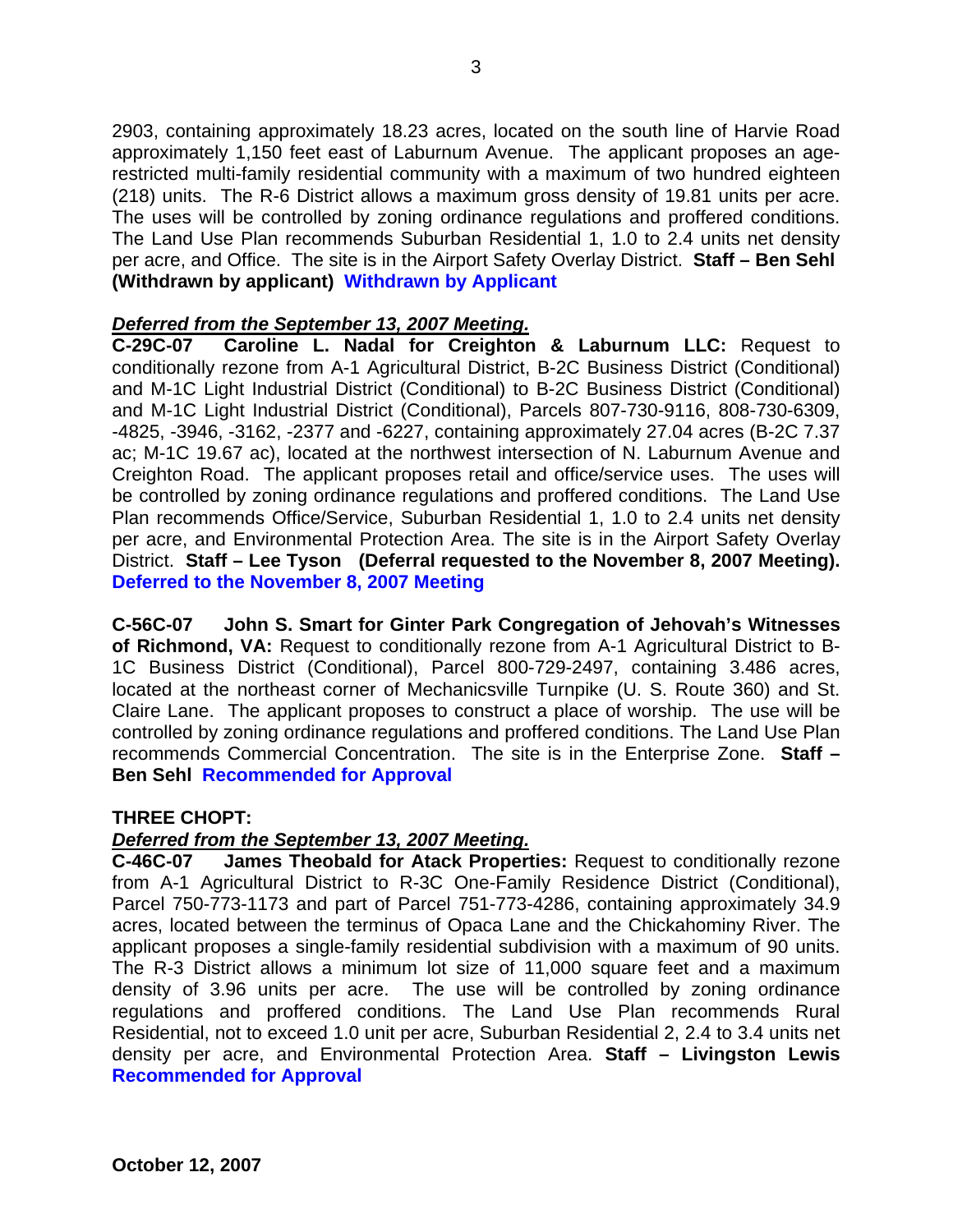## *Deferred from the September 13, 2007 Meeting.*

**C-47C-07 Andrew M. Condlin for Gregory A. Windsor:** Request to conditionally rezone from A-1 Agricultural District to R-2AC One-Family Residence District (Conditional), Parcels 740-770-9386, 741-770-1920, 741-771-6359, and part of Parcels 740-772-8110 and 741-770-0218, containing approximately 20.81 acres, located on the north line of Shady Grove Road approximately 590 feet west of its intersection with Twin Hickory Road. The applicant proposes a single-family subdivision. The R-2A District allows a minimum lot size of 13,500 square feet and a maximum gross density of 3.23 units per acre. The use will be controlled by zoning ordinance regulations and proffered conditions. The Land Use Plan recommends Suburban Residential 1, 1.0 to 2.4 units net density per acre, and Environmental Protection Area. **Staff – Ben Sehl (Withdrawn by applicant) Withdrawn by Applicant** 

**P-19-07 Gloria Freye for New Cingular Wireless PCS LLC:** Request for a Provisional Use Permit under Sections 24-95(a)(3), 24-120, and 24-122.1 of Chapter 24 of the County Code to construct a 155' high telecommunications tower and related equipment, on part of Parcel 736-764-6294, located on the south line of I-64 approximately 540 feet east of Misty Cove Court. The existing zoning is A-1 Agricultural District. The Land Use Plan Recommends Mixed Use development. The site is in the West Broad Street Overlay District. **Staff – Livingston Lewis (Expedited agenda requested) Recommended for Approval**

## **TUCKAHOE:**

None.

## **BROOKLAND:**

## *Deferred from the August 9, 2007 Meeting.*

**C-10C-07 David Johannas for Pied Venture LLC:** Request to conditionally rezone from B-2 Business District to R-6C General Residence District (Conditional), Parcel 772-737-7160, containing 2.874 acres, located between the north line of Fitzhugh Avenue and the south line of Markel Street, approximately 236 feet southeast of Byrd Avenue. The applicant proposes residential condominiums. The R-6 District allows a maximum gross density of 19.8 units per acre. The use will be controlled by zoning ordinance regulations and proffered conditions. The Land Use Plan recommends Office and Environmental Protection Area. The site is located within the Enterprise Zone. Staff – Lee Tyson (Deferral requested to the December 6, 2007 Meeting). **Deferred to the December 6, 2007 Meeting** 

# **APPROVAL OF MINUTES: Planning Commission September 13, 2007 Approved With Corrections**

Acting on a motion by **Mr. Branin**, seconded by *COND*, the Planning Commission adjourned its meeting at **9:11 p.m.** on **October 11, 2007** .

View the Planning Commission agendas at